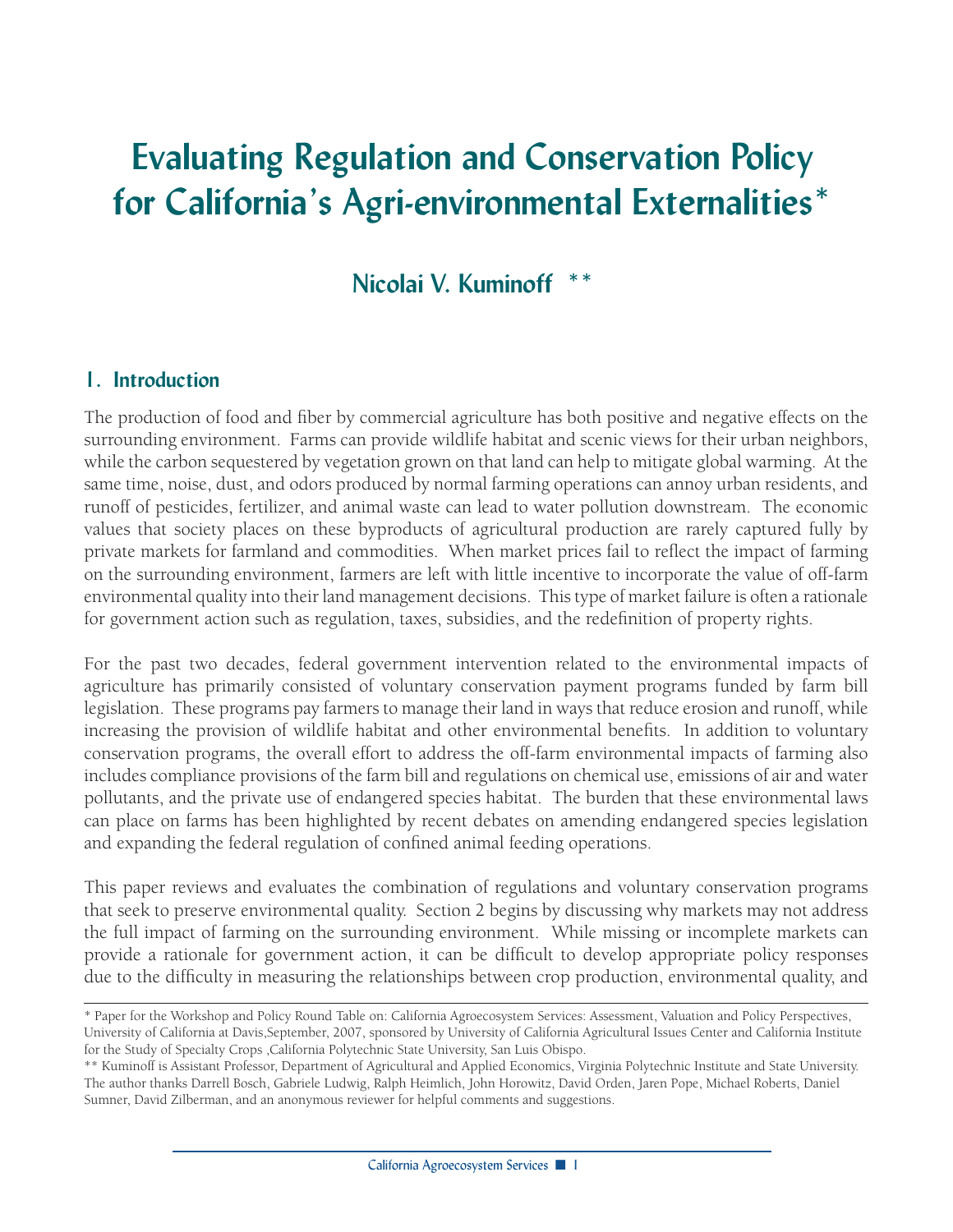the public's willingness-to-pay for each. Despite the lack of quantitative grounding, policymakers have enacted a variety of regulations and voluntary conservation programs. Section 3 describes the impact on farms from U.S. environmental laws and regulations. A review of the regulatory framework shows that agriculture faces less environmental regulation than other sectors of the economy. This underscores the role of farm bill conservation programs in addressing environmental issues. Section 4 describes the incentives provided by these programs and the distribution of funding. While the current programs appear to generate benefits that exceed their implementation costs, they do not align farmers' financial incentives with public environmental goals. Section 5 suggests that in order to increase the efficiency of the current conservation programs or to design new policies for ecosystem services, the key challenge will be to find ways to link farmers' financial incentives to measurable environmental outcomes.

#### **2. Externalities as a Rationale for Government Intervention**

Market prices guide farmers' management choices. Farmland values provide most farmers with the incentive to manage farmland in a way that will maintain its long-term agricultural productivity.<sup>1,2</sup> This often requires preserving on-farm environmental quality. For example, if a farmer uses a pesticide that inadvertently kills native populations of beneficial insects, the farm's pollination and/or pest management costs may rise in the future. The decrease in future profitability stemming from this increase in production costs will also decrease the resale value of the land. Similarly, tillage methods that lead to high rates of soil erosion may increase short-term profits but may also decrease the farm's future productivity and its resale value. In these two examples, private market prices provide an incentive for the farmer to make land management choices that preserve on-farm environmental quality. However, the farmer's choices can also influence environmental quality off the farm.

When farmers are not compensated for the impacts that their land management choices have on the welfare of people living off the farm, these impacts are termed externalities. The environmental externalities from farming can be divided into three categories—local amenities, ambient pollution, and environmental services. Figure 1 illustrates this taxonomy with commonly cited examples from each category.



#### Figure 1. Environmental Externalities from Agricultural Production

<sup>&</sup>lt;sup>1</sup> This is less true in areas where farmland values mainly reflect the potential for urban development. If farmers plan to sell their land for development in the near future, they have little incentive to worry about its long-term agricultural productivity. However, only a small share of farmland is likely to be converted in the foreseeable future. Plantinga, Lubowski, and Stavins (2002) find that only 9 percent of the total agricultural land value in the United States reflects the capitalized value of the land's potential for future urban development. <sup>2</sup> Of course, some farms are owned and managed by different people. Since this distinction does not affect the results suggested in this paper, it is ignored; the farmer and the owner of the farmland are treated as the same person.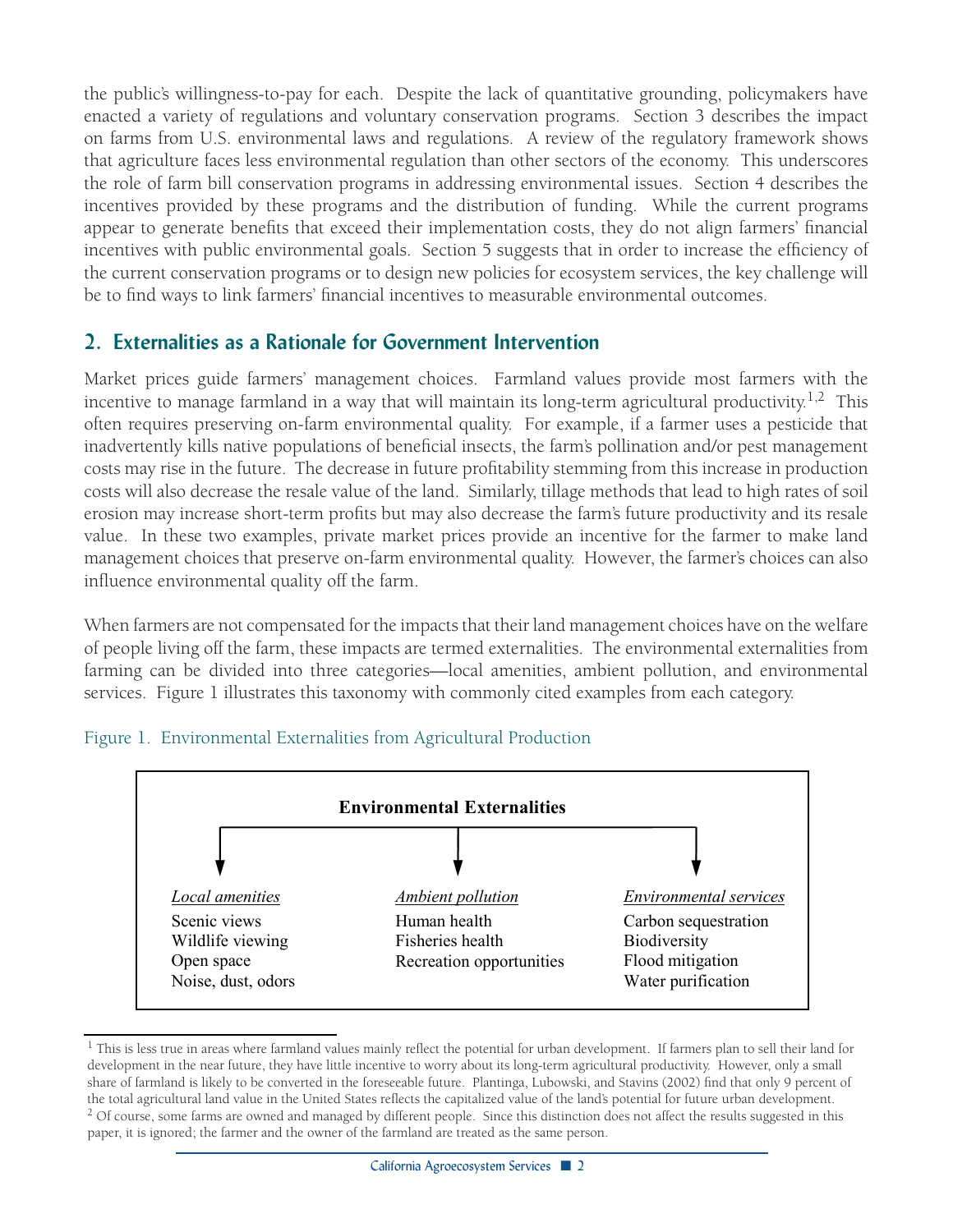The externalities in figure 1 are among the many "ecosystem services" recognized by ecologists. For example, Daily (1997, page 3) defines ecosystem services as "the conditions and processes through which natural ecosystems, and the species that make them up, sustain and fulfill human life. They maintain biodiversity and the production of ecosystem goods such as seafood, forage, timber, biomass fuels, natural fiber, and many pharmaceuticals, industrial products, and their precursors." The environmental externalities which are the focus of this paper can be viewed as the subset of ecosystem services which are affected by agricultural production but are not directly bought and sold in private markets. The reason for further distinguishing between local amenities, ambient pollution, and environmental services is that they each differ in their geographic dispersion which affects the appropriate policy response.

Local amenities tend to be concentrated within a small geographic area around the farm where they originate. Since these amenities mainly affect people who live at the ag-urban fringe, the economic values that urban residents assign to them can be expected to be at least partly capitalized into residential property values. Some of the commonly cited positive amenities include scenic views, wildlife habitat, and access to open space. Farmland that provides these amenities has been found to increase property values in nearby residential neighborhoods. For example, Irwin (2002) examines how different types of farmland influence property values in suburban and exurban counties in central Maryland. Her results suggest that converting one acre of privately owned pasture to low-density urban development would decrease residential property values by 0.89 percent within a 0.25 mile radius of the converted acre. Meanwhile, farms that produce negative amenities such as noise, dust, and odors have been found to decrease housing prices nearby. Using data on housing transactions in Berks County, Pennsylvania, Ready and Abadalla (2005) analyze the impact of confined animal feeding operations. Their results imply that, on average, removing a confined animal feeding operation would increase housing prices by 6.4 percent within a 0.3 mile radius of the operation.

Farmers contribute to ambient air and water pollution through their use of management practices that lead to soil erosion and emissions of fertilizer, pesticides, and animal waste. Compared to local amenities, the impacts of ambient pollution tend to be more diffuse and are therefore less likely to be reflected in residential property values near the farm. Instead, they contribute to pollution problems at distant locations, decreasing recreation opportunities and negatively affecting human and ecosystem health. For example, nitrogen runoff from farms in the Mississippi-Atchafalaya River Basin is a major contributor to the "dead zone" in the Gulf of Mexico, where a combination of high nitrogen concentrations and upwelling have led to algal blooms that decrease the water's oxygen content, ultimately leading to fish kills and other problems. Overall, runoff from agriculture in the Misissippi Basin has been estimated to contribute 65 percent of the nitrogen flowing into the Gulf of Mexico, with 50 percent from fertilizer and 15 percent from animal waste (Goolsby et al. 1999). While economists can estimate the ensuing revenue losses to fisheries and the resulting value of diminished recreation opportunities, it is difficult to identify how individual farms contribute to these losses. More precisely, it is difficult to monitor and track emissions from individual farms and to determine how those emissions contribute to measures of ambient water pollution.

The way that farmers manage their land also influences the performance of environmental services that are valued by local, regional, and global populations. Specific services that are often associated with commercial agriculture include carbon sequestration, biodiversity, flood mitigation, and water filtration. New York City's watershed in the Catskill Mountains is a classic example of the link between farmland management and the provision of environmental services that convey economic value. The Catskill watershed historically provided natural filtration of the city's drinking water. However, by the mid 1990s, increasing runoff of pesticides and nutrients in the watershed were making it increasingly difficult for the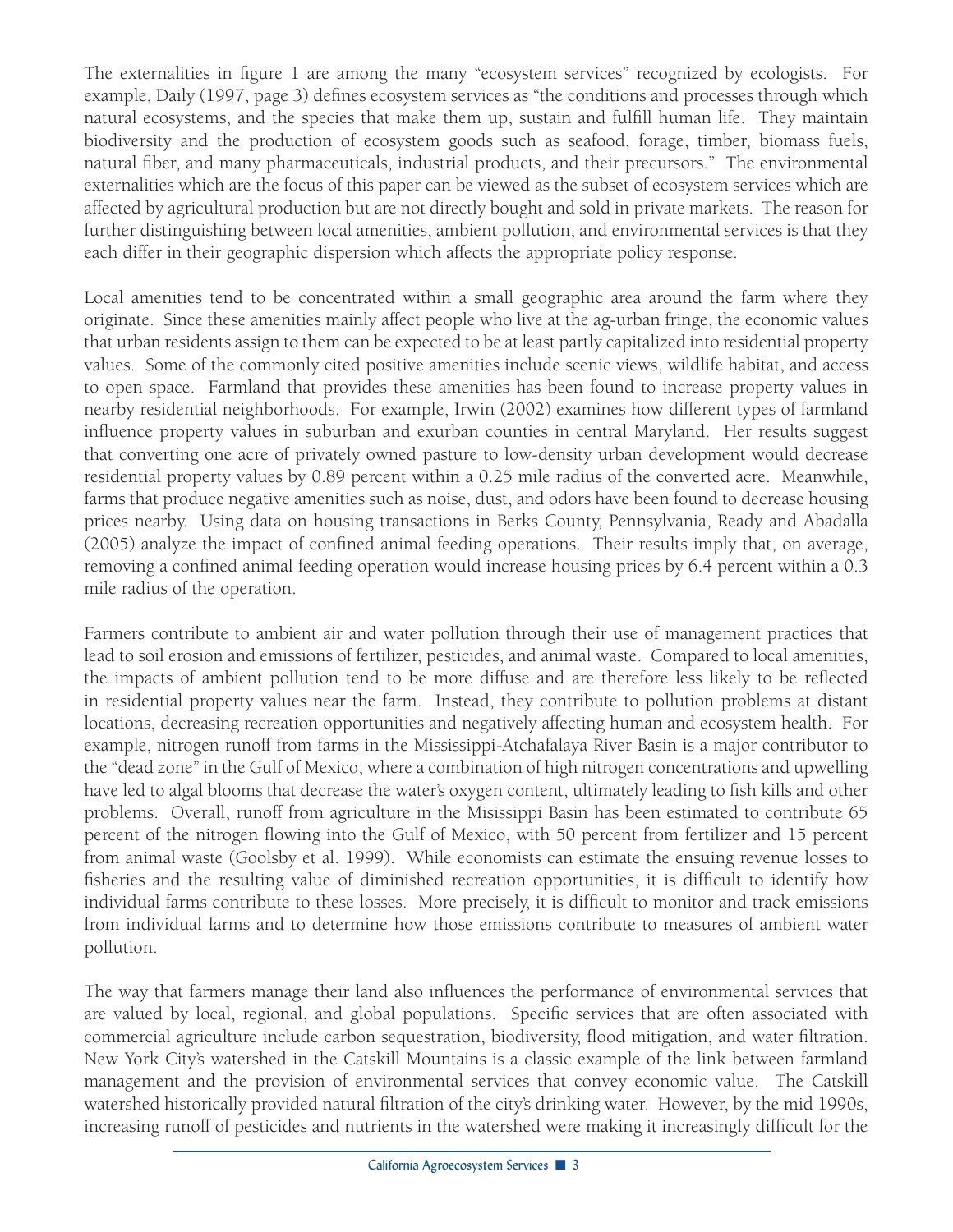city to satisfy the requirements of the Safe Water Drinking Act. The city of New York was faced with the prospect of building and operating a water filtration plant that would have cost \$6 to \$8 billion. Instead, they were able to satisfy EPA by promising to invest \$1 to \$1.5 billion in reducing emissions into the watershed in order to improve its natural capacity for filtration. The money was used to purchase land in sensitive areas and to pay other landowners to change their management practices in ways that would reduce runoff. This included paying farmers to plant native grasses and to install fences and pumps that would reduce nutrient emissions from animal feeding operations (Salzman 2005; National Research Council 2005).

While farmers can adopt management practices that reduce negative externalities and increase positive externalities, market prices rarely provide incentives for them to do so. Coase (1960) observed that as long as property rights to an externality are clearly defined, the producers and consumers of that externality have an incentive to negotiate a solution without additional government intervention. However, as the number of producers and consumers increases, it can become increasingly expensive to organize the negotiation process. With a large number of disparate stakeholders, the incentive to negotiate may be dwarfed by the costs of negotiating. This situation can provide an economic rationale for government involvement.<sup>3</sup> In this case, the government's role is to provide farms with incentives to simultaneously produce the socially efficient quantities of the crop and the externality associated with its production.

As one moves from left to right in figure 1, it becomes increasingly difficult to link environmental outcomes back to management choices made on an individual farm. The increasing difficulty in establishing these linkages increases the cost of organizing negotiations between farms and the people affected by externalities—which, in turn, increases the rationale for government intervention. Unfortunately, as one moves from left to right in the figure, it also becomes increasingly difficult to evaluate the relative efficiency of alternative public policy responses to an externality.

Crafting a socially optimal response to an agricultural externality requires understanding the system of supply and demand relationships that characterize production of the crop, production of the externality, and consumers' willingness-to-pay for each. This requirement poses three difficulties. First, estimates of consumers' willingness-to-pay for externalities are imprecise. As the externalities or the people affected by them become more geographically dispersed (moving from left to right in figure 1) it becomes increasing difficult to recover the demand from market data. Economists generally agree that consumers' valuation of a small change in a local amenity can be inferred from housing price differentials. There is less agreement about how to determine the value that society places on reducing ambient pollution or enhancing environmental services. For example, recent estimates for the economic cost of failing to mitigate global climate change have varied by more than an order-of-magnitude (Stern and Taylor 2007; Nordhaus 2007). These studies use similar scenarios for future climate change. The large difference in their estimates stems from different opinions about the appropriate way to address intergenerational equity and the extent to which society discounts the possibility of catastrophic outcomes in the distant future.

 $3$  Coase noted this in his original 1960 article. On page 18, he says "...there is no reason why, on occasion, such governmental administrative regulation should not lead to an improvement in economic efficiency. This would seem particularly likely when, as is normally the case with the smoke nuisance, a larger number of people is involved and when therefore the costs of handling the problem through the market or the firm may be high."

<sup>4</sup> The study used an index of benthic macroinvertebrate health as a measure of overall water quality. Macroinvetebrate populations (aquatic insects, crustaceans, worms, and mollusks, among others) are believed to be a key indicator of ecosystem health. Within each of 9 ecoregions, EPA defined "poor" stream miles as those with index values below 95 percent of the least-disturbed stream miles.

<sup>&</sup>lt;sup>5</sup>The term "impaired" in EPA's study means that, because of pollution, the relevant water body fails to adequately support one or more of its designated uses such as fish consumption, drinking water, swimming, and boating.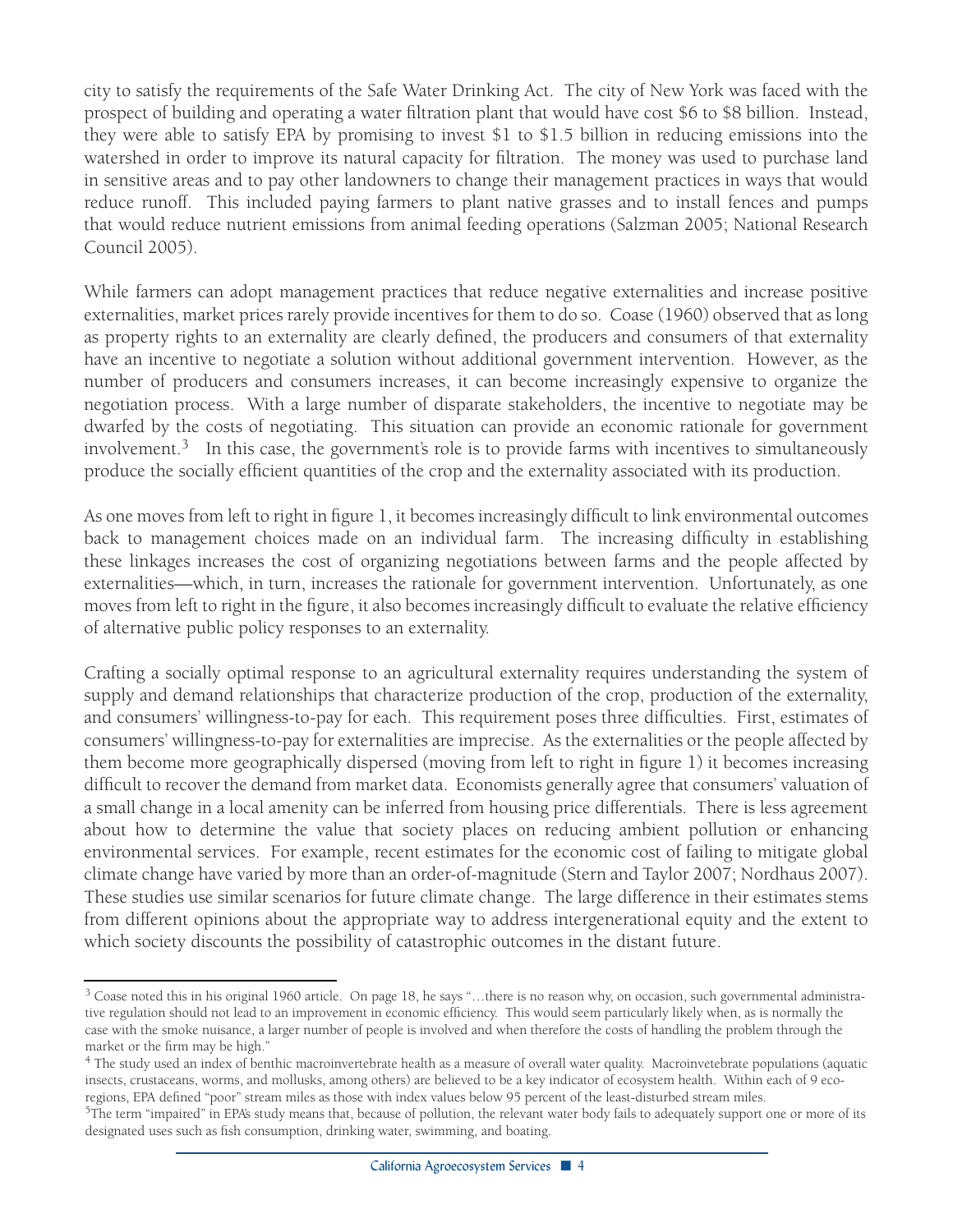The second difficulty is learning the relationship between agricultural land management and the production of air pollution, water pollution, and environmental services. The cumulative effect of farm externalities is widely believed to make a significant contribution to some environmental problems, particularly water quality (see, for example, Ruhl, 2000). However, data do not exist to consistently quantify most of the externalities from figure 1 on a national scale. The U.S. Department of Agriculture (USDA) tracks changes over time in the use of certain farm chemicals and growing practices, while the U.S. Environmental Protection Agency (EPA) tracks changes over time in measures for ambient air and water quality. What is generally missing is the link between the two sets of changes. EPA recently completed its first nationally consistent statistically based study of water quality in the nation's wadeable streams (U.S. EPA 2006). It concludes that 42 percent of U.S. stream miles are in poor condition compared to the least-disturbed streams that remain.<sup>4</sup> Excess sedimentation, phosphorus, and nitrogen were found to be the three most significant stressors to water quality in poor stream miles. While the sources of these pollutants were not identified by the study, EPA's 2000 National Water Quality Inventory (2002) cites production agriculture as the leading source of impaired river and stream miles.<sup>5</sup> Unfortunately, comparable efforts have not been made to characterize the link between farming and most other externalities.

The final difficulty in understanding the system of supply and demand relationships is that many of the externalities may be interrelated. A single management practice may produce multiple externalities. For example, removing intensively farmed land from production and replacing it with native grasses may simultaneously increase carbon sequestration, enhance scenic views, and reduce runoff of agricultural chemicals. Alternatively, an action taken to reduce one negative externality may create or exacerbate another negative externality. EPA is currently concerned about waterborne discharges of animal waste from confined feeding operations because they can lead to fish kills, diminished water clarity, and reduced aquatic biodiversity. These negative externalities can be mitigated by storing the manure in pits and lagoons or spreading it on fields, all of which reduce the chance of waterborne emissions. However, pits, lagoons, and land application of manure all create annoying odors for urban neighbors and increase the airborne emissions of ammonia, hydrogen sulfide, and other chemicals.

Without knowing the system of supply and demand relationships for the crop and each environmental externality, one cannot guarantee that any particular public policy will be socially efficient. Nevertheless, given the information available, policymakers have developed a variety of tools to address externalities from farming. At the federal level, these consist of environmental regulations and incentive payments.

#### **3. Environmental Regulation**

Environmental regulation in the United States is often described as following a "polluter pays" principle. That is, individual firms have to pay in order to legally emit pollutants into the air and water by purchasing a permit from the government or by installing pollution abatement equipment that satisfies minimum

<sup>6</sup> A limited number of non-major sources must also obtain permits.

<sup>&</sup>lt;sup>7</sup> Emissions thresholds vary by chemical. The lowest threshold is 10 tons/year for hazardous air pollutants, although thresholds may be lower in air basins that fail to meet national ambient air quality standards. The Title V permit database can be accessed at: http://www.epa. gov/region09/air/permit/title-v-permits.html.

 $8$  This figure refers to the number of facilities in SIC category 02 (livestock) holding active NPDES permits according to EPA's Permit Compliance System database on 12/6/2007: http://www.epa.gov/enviro/html/pcs/pcs\_query.html.

 $9$  EPA defines a CAFO as any facility that meets all three of the following criteria: (1) Animals are confined or maintained for at least 45 days during any 12-month period; (2) Crops, vegetation, forage growth, or post-harvest residues are not sustained in the normal growing season over any portion of the lot or facility; or (3) The facility has: (a) More than 1000 animal units, or (b) More than 300 animal units & discharges directly into U.S. waters, or (c) Less than 300 animal units & discharges directly into U.S. waters & has been identified by the regulatory authority as a significant polluter.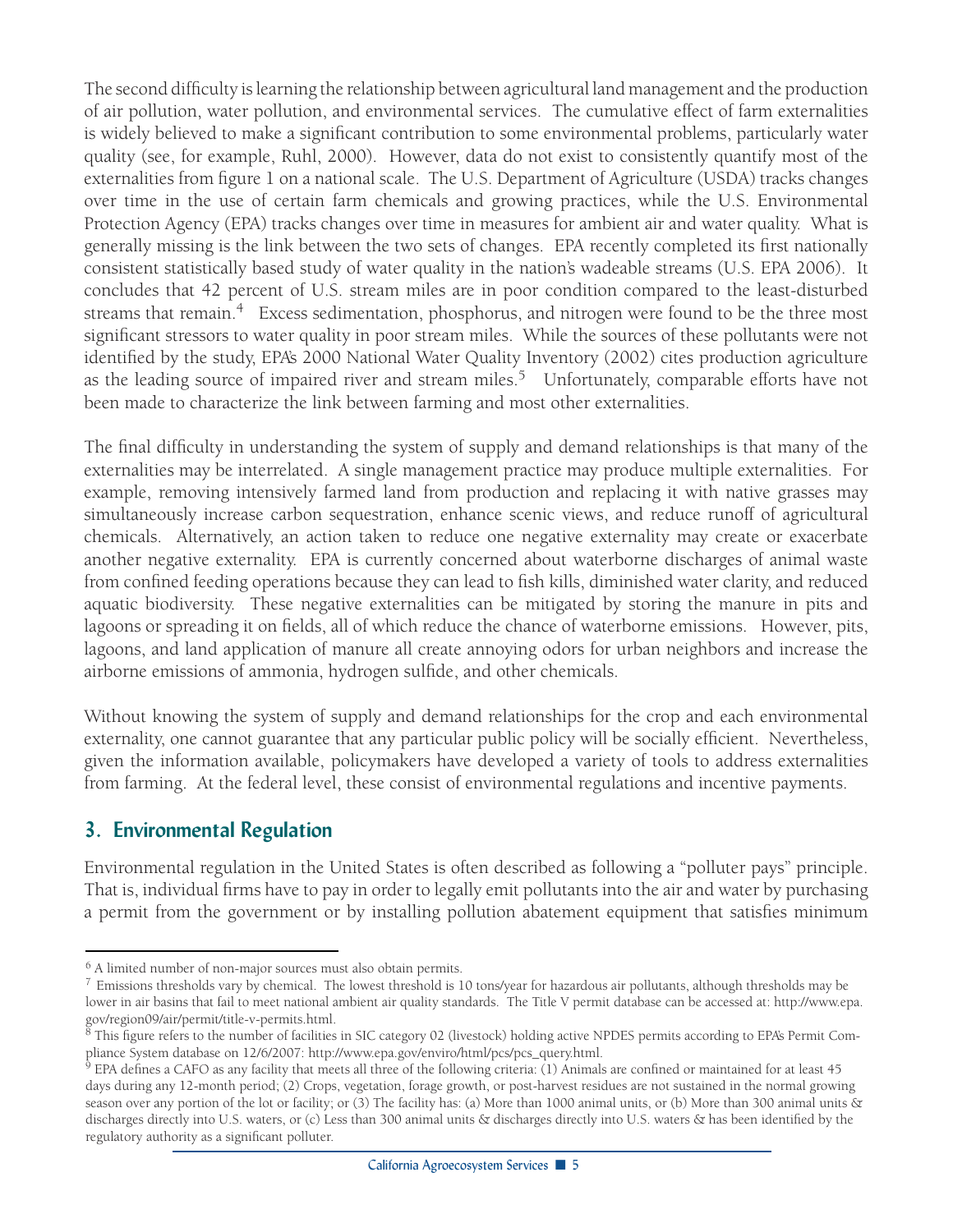technology standards. Firms that are caught emitting illegally are punished through fines, injunctions, and, occasionally, jail time. In 2005, EPA's compliance and enforcement programs cost firms more than \$11 billion in compensation for past damages to the environment, criminal fines, and the cost of court-ordered actions to comply with current regulations (EPA, Office of Enforcement and Compliance Assurance 2005). While the agricultural sector of the economy has no general exception to the polluter pays principle, farms receive preferential treatment.

Table 1 summarizes the major environmental regulations and exemptions for farms. Current laws regulating air pollution, water pollution, and the use of toxic chemicals implicitly or explicitly exempt virtually all but the largest feedlots from direct federal regulation. The Clean Air Act sets national ambient air quality standards for a variety of chemicals, and Title V of the Act requires major industrial sources of emissions to purchase permits specifying what must be done to satisfy technology-based abatement standards, with the price of the permit varying with the level of emissions.<sup>6</sup> "Major" sources are those which emit more than threshold quantities of regulated chemicals, and thresholds are set at levels well above what would be expected from an individual farm. As a result, there are no California farms with Title V permits, as of December 2007.<sup>7</sup>

Wastewater emissions from confined animal feeding operations (CAFOs) have been the primary focus of federal environmental regulations on farming. This is especially relevant in California given the state's water quality issues and the role of CAFOs in the agricultural economy. Dairy products are the state's top agricultural commodity in terms of cash receipts, and CAFOs account for most of the dairy production. Two hundred and ninety of these operations have had to obtain federal wastewater permits in order to discharge pollutants into rivers and streams.<sup>8</sup> These National Pollutant Discharge Elimination System (NPDES) permits are required under the federal Clean Water Act for the largest CAFOs as well as for firms in other sectors of the economy.<sup>9</sup> Each permit certifies that the holder satisfies industry-specific abatement standards and that the affected water body satisfies water quality standards.

While production agriculture clearly faces less environmental regulation than other sectors of the economy, it would be incorrect to claim that farms are unaffected. Compared to developing countries, the United States tends to place more emphasis on using the pesticide registration process to protect food safety, the health of pesticide applicators, and wildlife populations, which may put domestic growers at a competitive disadvantage in international markets. For example, the Monterey Protocol allows Mexico and other developing countries to implement a slower phaseout of methyl bromide. Meanwhile, China has not committed to reduce its use of the fumigant. If continued gradual reductions in the domestic use of methyl bromide increase the price of U.S. strawberries and tomatoes, domestic growers may lose some of their share in international export markets to their competitors in Mexico and China (Carter et al., 2005). Furthermore, farms may be affected by environmental regulations on upstream and downstream firms. For example, firms that manufacture pesticides or process farm products do not enjoy the same regulatory exemptions as farms. Wineries and dairy processing facilities in California have had to purchase Title V air pollution permits, for example. Part of the burden from these regulations may get passed on to farms through higher pesticide prices and lower farm gate prices. Likewise, farms do not currently have any explicit exemption from endangered species legislation.

<sup>&</sup>lt;sup>10</sup> This figure includes direct costs such as the registration fee, and water quality monitoring, analysis, and reporting, as well as indirect costs like the value of time spent attending water quality management training, and implementing best management practices. The exact costs will differ across growers and across the three regions, due to differences in waiver requirements. The costs also reflect the ability of growers to form "coalitions" that can apply for group waivers and coordinate water quality monitoring efforts.

 $11$  As of January 1, 2006, there were approximately 88,000 active National Pollution Discharge Elimination System wastewater permits in the country.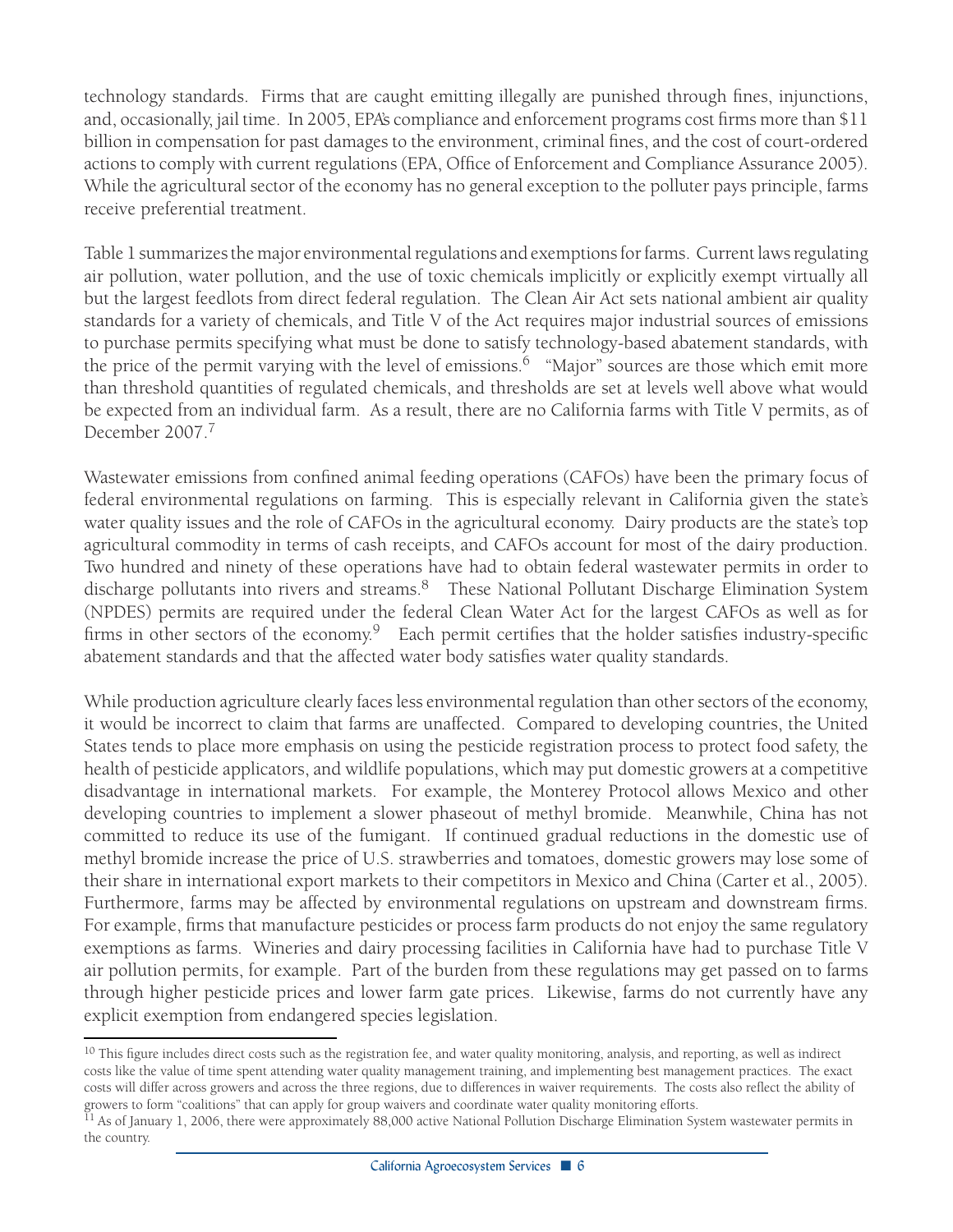Table 1. Summary of Federal Environmental Regulations and Key Exemptions for Farms **Table 1. Summary of Federal Environmental Regulations and Key Exemptions for Farms**

| Area                | <b>Statute<sup>a</sup></b>                                    | Regulation                                                                                                                                                                          | <b>Key Exemptions/Limitations</b>                                                                                                                                                 | Outcome                                                                                                                                                                                                                                                                 |
|---------------------|---------------------------------------------------------------|-------------------------------------------------------------------------------------------------------------------------------------------------------------------------------------|-----------------------------------------------------------------------------------------------------------------------------------------------------------------------------------|-------------------------------------------------------------------------------------------------------------------------------------------------------------------------------------------------------------------------------------------------------------------------|
|                     | CWA, Sec<br>402                                               | Point sources must satisfy technology and<br>to obtain a permit<br>to legally discharge pollutants into U.S<br>Point source wastewater permits<br>water quality standards<br>waters | Point sources include confined animal feeding<br>agricultural stormwater discharges and return<br>operations (CAFOs) in general, but exempt<br>flows from irrigated agriculture." | animal waste, fertilizer, and pesticides into U.S.<br>Approximately 4,100 CAFOs have permits.<br>All other farms may legally discharge soil,<br>waters without an individual permit.                                                                                    |
| pollution<br>Water  | CWA, Sec<br>404                                               | Permits are required to fill wetlands.<br>Dredge or fill permits                                                                                                                    | incidental discharges of dredged or fill material<br>Excludes "normal farming" activities with                                                                                    | In some cases, farmers can convert wetlands to<br>crop production without a permit                                                                                                                                                                                      |
|                     | CWA, Sec<br>CWA, Sec<br>CWA, Sec<br>CZMA<br>303<br>319<br>208 | pollution from <i>nonpoint sources</i> in waters<br>failing to meet ambient quality standards<br>States must develop plans to address<br>Nonpoint source pollution                  | 2) States determine which nonpoint sources to<br>1) Federal funding & enforcement is limited<br>Regulate.                                                                         | management practices. Direct regulation by<br>Coast, San Joaquin, and Los Angeles water<br>state or local officials is rare. The Central<br>states promote voluntary adoption of best<br>Some states exempt farmers, while other<br>boards are among the few exceptions |
| pollution<br>Air    | CAA, Sec 110                                                  | plan to meet national ambient air quality<br>Each state must develop an enforceable<br>standards, or be regulated by EPA<br>ans<br>State Implementation Pl                          | sources" that emit threshold levels of pollutants.<br>Thresholds implicitly or explicitly exclude<br>Permitting regulations emphasize "major<br>farmers                           | Very few individual farms are required to<br>obtain permits for air emissions.                                                                                                                                                                                          |
| Chemical<br>use     | FIFRA<br><b>TSCA</b>                                          | who can apply them<br>Registration, determination of approved<br>Pesticide/fertilizer registration<br>uses, and limitations on                                                      | Subject to EPA approval, states may register<br>additional pesticide uses or temporarily use<br>an unregistered pesticide to address pest<br>emergencies                          | EPA determines which pesticides and fertilizers<br>farmers can use, but special exemptions have<br>been allowed for methyl bromide and others.                                                                                                                          |
|                     | CERCLA<br>EPCRA<br><b>RCRA</b>                                | Monitoring, reporting, and liability for<br>chemicals<br>storage/disposal of toxic                                                                                                  | Exempts FIFRA registered pesticides and<br>agricultural use of fertilizer                                                                                                         | EPA does not regulate, track, or report farmers'<br>use of registered pesticides and fertilizer.                                                                                                                                                                        |
| Wildlife<br>habitat | FMBTA<br>ESA                                                  | migratory birds<br>Prohibit "takings" of threatened and<br>endangered species, and                                                                                                  | Unclear whether intent must be present in the<br>case of poisoning of migratory birds                                                                                             | Legal actions have been taken against farmers<br>and ranchers who "take" T&E species                                                                                                                                                                                    |
| Farm bill           | Swampbuster<br>Sodbuster<br>and                               | Farmers who convert wetlands or fail to<br>erodible land cannot collect payments<br>apply conservation systems on highly                                                            | current recipients of farm program benefits.<br>Provisions apply only to a small share of<br>Moreover, enforcement is questionable                                                | Farmers receiving payments have an incentive<br>to comply. Other farmers do not                                                                                                                                                                                         |

CAA=Clean Air Act; CERCLA=Comprehensive Environmental Response, Compensation, and Liability Act; CWA=Clean Water Act; CZMA=Coastal Zone Management Act; EPCRA=Emergency Plaming<br>and Community Right to Know Act; ESA=Endangere CAA=Clean Air Act; CERCLA=Comprehensive Environmental Response, Compensation, and Liability Act; CWA=Clean Water Act; CZMA=Coastal Zone Management Act; EPCRA=Emergency Planning and Community Right to Know Act; ESA=Endangered Species Act; FIFRA=Federal Insecticide, Fungicide, and Rodenticide Act; MBTA=Migratory Bird Treaty Act; RCRA=Resource Conservation and Recovery Act; TSCA=Toxic Substances Control Act.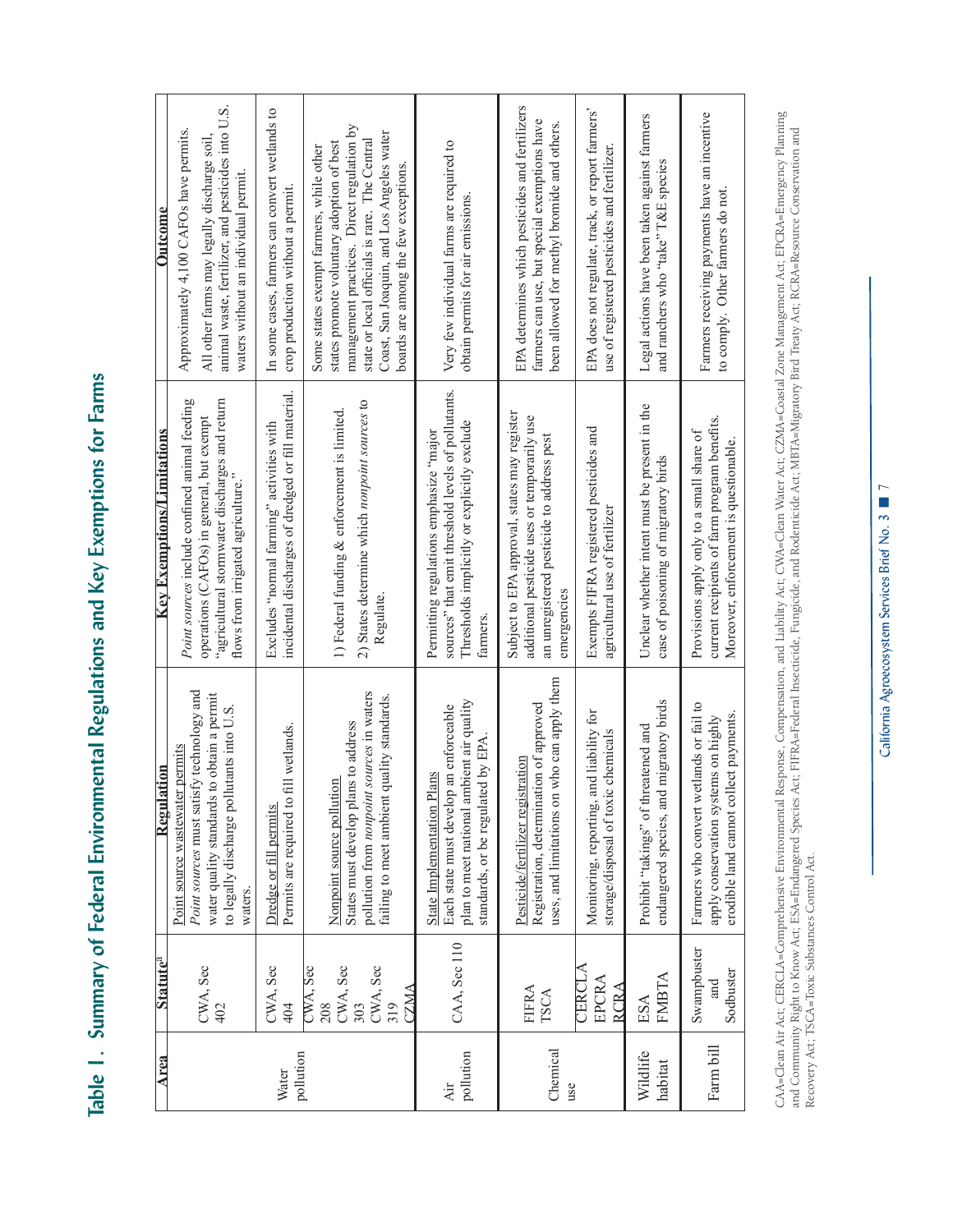California is one of few states where some regional authorities have also imposed mandatory restrictions on agricultural practices that contribute to ambient air and water pollution. In the Sacramento Valley Air Basin—a nonattainment area for ozone and particulate matter—mandatory restrictions on rice straw burning have been established. These restrictions limit each farmer to burn no more than 25% of their total acreage each year, while simultaneously limiting the total acreage that can be burned to 125,000 acres, and placing additional restrictions on the days when burning is allowed. While there are no explicit restrictions on waterborne emissions from individual farms, farmers in the Central Coast, Central Valley, and Los Angeles regions must obtain "conditional waivers" for waterborne emissions. The waivers exempt farms from waste discharge requirements if they submit land management plans and agree to do some water quality monitoring. The Los Angeles Water Board estimates that, for the average farm, the total cost of obtaining a waiver is \$416 per year.<sup>10</sup> However, these costs may be partly offset by Proposition 84, which allocates \$15 million in grants to projects that reduce discharges from agricultural operations. The restrictions on rice straw burning have also been coupled with incentive payments to farms for developing alternative uses for rice straw (California Air Resource Board [2003]).

Overall, most farms in California and elsewhere in the United States face less environmental regulation than most firms in other industries, including manufacturers of farm inputs and processors of farm products. Why treat farms differently? Some have suggested that this special treatment stems from public belief in the Jeffersonian ideal that farmers are stewards of the land (see Ruhl 2000). Perhaps even more important is the logistical challenge of regulating more than 2 million farms, as EPA noted when it fought to exempt farms from the Clean Water Act in 1977. Today, it would take more than a tenfold expansion of EPA's wastewater permit program to attain universal coverage of farms.<sup>11</sup> Rather than regulate, the United States has developed voluntary incentive-based programs to address the environmental impacts of agricultural production.

## **4. Voluntary Conservation Programs**

The farm bill provides the authority and the funding for USDA to operate a variety of voluntary conservation programs. Given the lack of federal regulation, these programs represent the primary set of instruments that policymakers can use to target agricultural externalities. The major conservation programs can be divided into three categories according to how they address externalities. Land retirement programs protect environmentally sensitive land by paying farmers to remove that land from active agricultural production. Working land programs pay farmers to continue farming, but to do so in a way that increases production of positive externalities and decreases production of negative externalities. Farmland protection programs purchase easements on farmland in order to ensure that it does not get converted to urban or other intensive uses.

The Conservation Reserve Program (CRP) and the Wetlands Reserve Program (WRP) are the two major land retirement programs. The CRP pays farmers to remove environmentally sensitive farmland from production for 10 to 15 year periods. Once removed, this land is planted to trees, grasses, and other forms of vegetative cover that help to reduce soil erosion and provide other positive externalities such as wildlife habitat or a buffer zone between actively farmed land and sensitive wetlands. Traditionally, the CRP has had the largest budget of any conservation program. In 2005, for example, it paid farmers nearly \$1.7 billion to idle 35 million acres of farmland. The Wetlands Reserve Program is small by comparison. The goal of the WRP is to enhance the environmental services provided by wetlands. In 2005, farmers were

<sup>&</sup>lt;sup>12</sup> One reason for increasing EQIP's budget in 2002 was to help owners of concentrated animal feeding operations obtain permits under EPA's revised wastewater permitting guidelines, which take effect in February, 2009.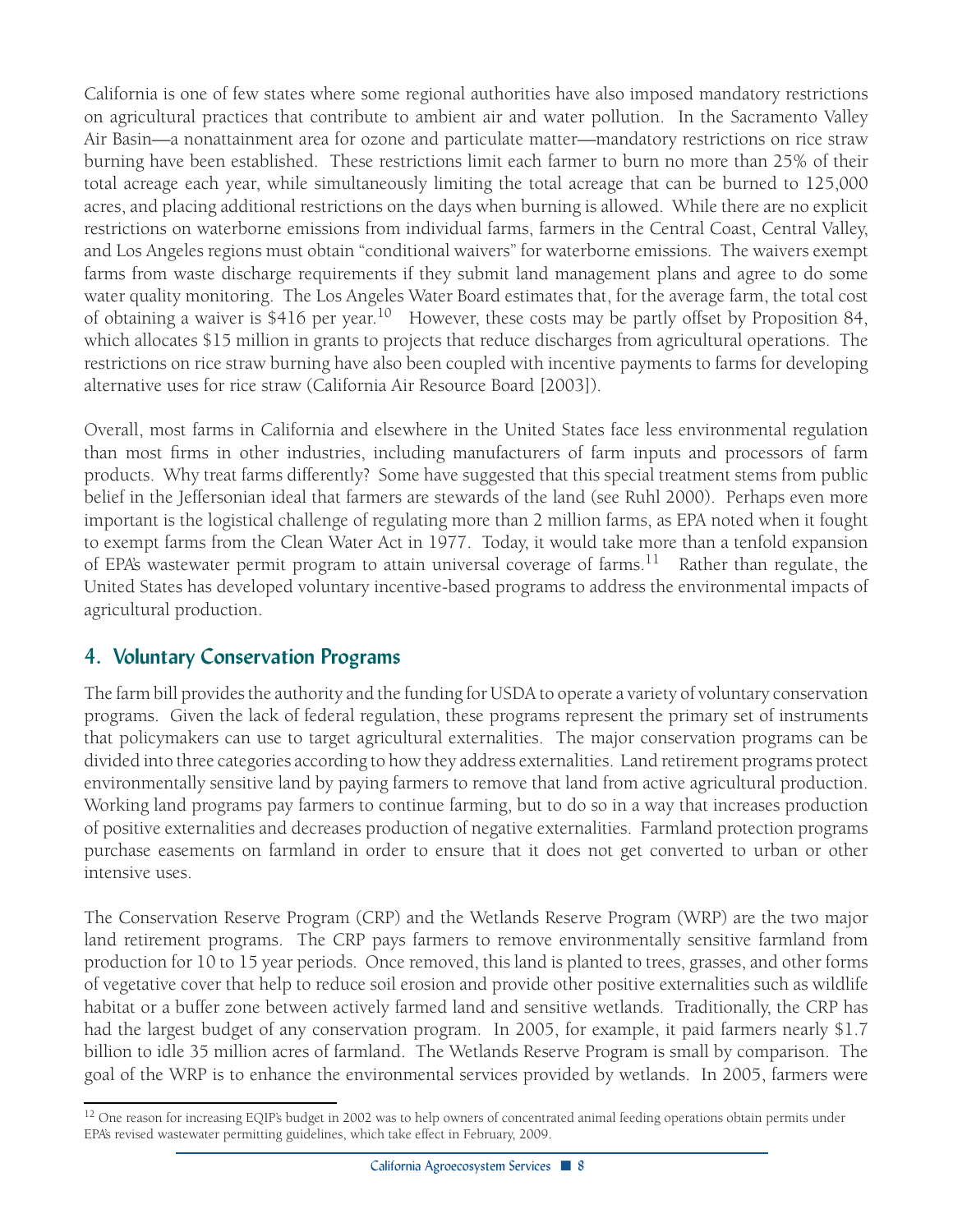paid approximately \$224 million to restore 142,000 acres of wetlands to a more natural condition, and to remove adjacent land from agricultural production.

Until recently, land retirement accounted for the bulk of USDA's conservation expenditures. This changed when the 2002 farm bill authorized a five-fold increase in the budget for the largest working land program: the Environmental Quality Incentives Program (EQIP), which pays farmers to implement management practices that address resource concerns such as water quality, soil erosion, and wildlife habitat. One of the primary goals is to help farms meet regulatory requirements such as EPA's wastewater permitting guidelines for CAFOs.12 The 2002 farm bill also created the Conservation Security Program (CSP), which is unique in that farmers can receive payments without developing new projects. Instead, they can be paid for ongoing conservation efforts that would otherwise be considered part of their normal farming operations. Although CSP was originally envisioned as an entitlement program, it has since been limited to selected watersheds. Farms in a participating watershed can enroll in one of three payment tiers, where the size of the payment per/acre varies with the level of conservation. In 2005, CSP paid farmers approximately \$456 million. The final major working land program is the Wildlife Habitat Incentives Program (WHIP), which pays farmers up to 75 percent of the cost of undertaking projects that improve habitat for wildlife populations. In 2005, approximately \$34 million was obliged to contracts, which can last for up to 15 years.

Finally, two farmland protection programs buy easements from farmers to prevent their land from being converted out of agriculture. The Farm and Ranch Land Protection Program (FRPP) pays up to 50 percent of an easement's cost, matching state and local funds provided by organizations that purchase development rights from farmers. The Grasslands Reserve Program (GRP) provides funding to purchase easements on working grazing lands. The easements pay farmers up to 75 percent of the grazing value of the land during each year of the contract, in addition to cost-sharing of restoration activities. With combined annual expenditures of about \$150 million, the funding provided by FRPP and GRP exceeds the combined annual expenditures of state-level easement programs (\$123 million) (Nickerson and Barnard 2006). Still,



#### **Figure 2. United States Farm Production Regions**

 $^{13}$  For EQIP, the numbers in the table represent the total value of contracts signed in 2005, even though some of the money will actually be paid over a number of years. For the other six programs, the table indicates the value of payments made to farmers during 2005.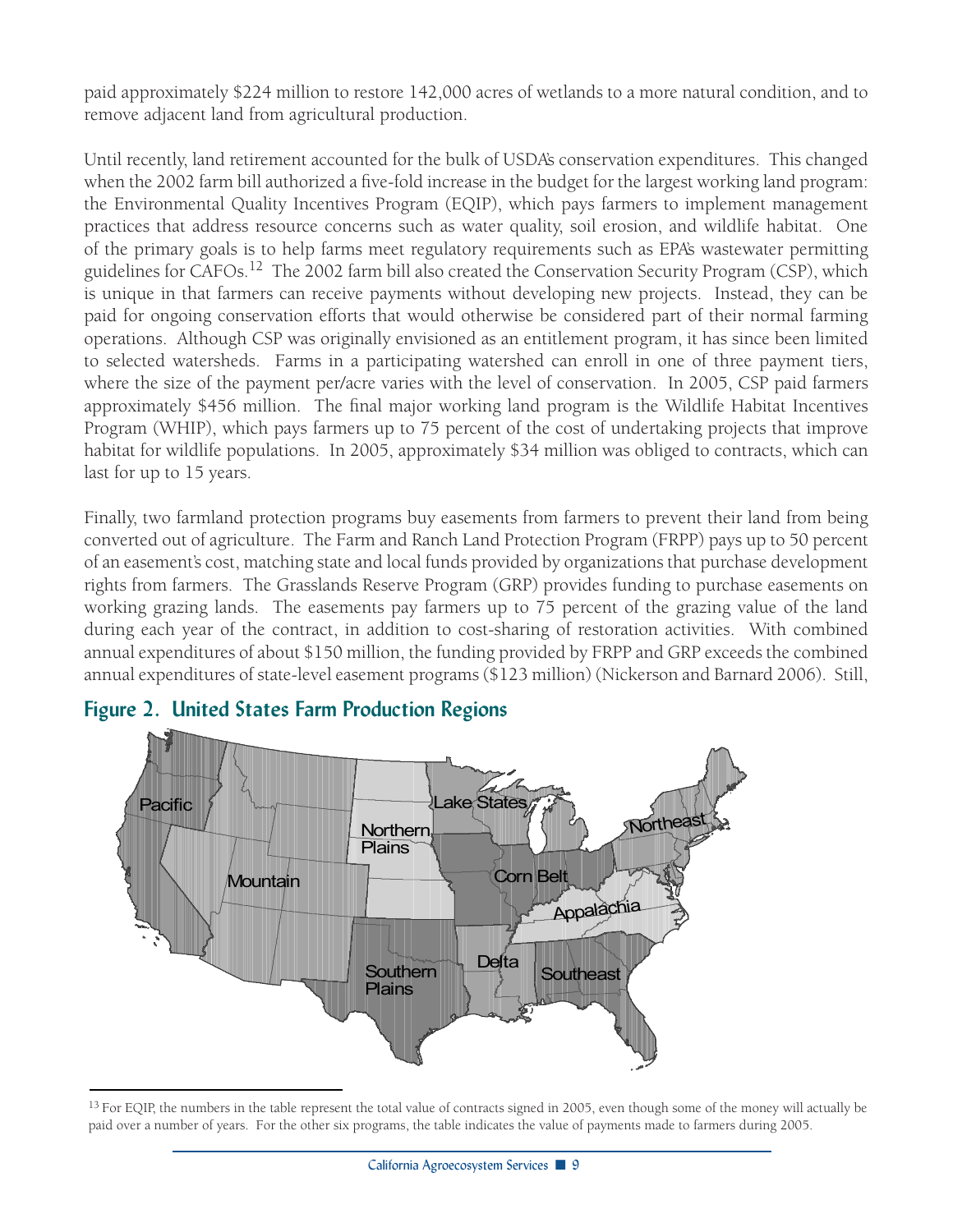this amount is small compared to the cost of state-level programs, such as California's Williamson Act, that tax farmers based on the agricultural value of their land rather than the total value of that land, which includes the capitalized value of the potential for future urban development. Heimlich and Anderson (2001) estimate that the total annual value of potential tax revenue foregone through preferential taxation in the U.S. is \$1.1 billion.

Overall, USDA spent more than \$5 billion on conservation in 2005. Nearly \$4 billion was spent on the seven programs described above, \$0.7 billion was spent on providing technical assistance to farmers on conservation issues, and another \$0.5 billion was spent by emergency conservation programs to restore farmland damaged in natural disasters. Table 2 reports the geographic distribution of funding.<sup>13</sup>

| Farm Production        | <b>Land Retirement</b> |            |       | <b>Working Lands</b> |                | <b>Farmland Protection</b> | Total, All     |          |  |
|------------------------|------------------------|------------|-------|----------------------|----------------|----------------------------|----------------|----------|--|
| Region                 | <b>CRP</b>             | <b>WRP</b> | EQIP  | <b>CSP</b>           | <b>WHIP</b>    | <b>FRPP</b>                | <b>GRP</b>     | Programs |  |
| Alaska/Hawaii          | 1                      | 1          | 26    | $\Omega$             | 3              | 2                          | $\overline{2}$ | 34       |  |
| Appalachia             | 53                     | 12         | 136   | 10                   | 3              | 11                         | 4              | 229      |  |
| Corn Belt              | 459                    | 50         | 113   | 118                  | $\overline{2}$ | 7                          | 7              | 756      |  |
| Delta                  | 61                     | 42         | 75    | 54                   | 3              | $\Omega$                   | $\overline{2}$ | 236      |  |
| Lake States            | 166                    | 28         | 111   | 45                   | 1              | 9                          | 1              | 362      |  |
| Mountain               | 249                    | 6          | 286   | 51                   | 4              | 10                         | 7              | 613      |  |
| Northeast              | 33                     | 8          | 152   | 34                   | 9              | 49                         | 8              | 293      |  |
| <b>Northern Plains</b> | 349                    | 21         | 107   | 28                   | $\overline{2}$ | 1                          | 13             | 521      |  |
| Pacific                | 103                    | 28         | 137   | 89                   | 4              | 8                          | 4              | 374      |  |
| Southeast              | 45                     | 20         | 128   | 19                   | $\overline{2}$ | 7                          | 3              | 225      |  |
| Southern Plains        | 173                    | 8          | 123   |                      | $\overline{2}$ | 2                          | 4              | 318      |  |
| California             | 5                      | 13         | 84    | 16                   | $\mathfrak{p}$ | 6                          | $\mathfrak{p}$ | 126      |  |
| <b>United States</b>   | 1,690                  | 224        | 1,394 | 456                  | 34             | 107                        | 56             | 3,961    |  |

|  | Table 2. Conservation Expenditures by Farm Production Region, FY 2005 (\$ million) |  |  |  |
|--|------------------------------------------------------------------------------------|--|--|--|
|  |                                                                                    |  |  |  |

Source: Natural Resources Conservation Service, USDA.

CRP=Conservation Reserve Program; CSP=Conservation Security Program; EQIP=Environmental Quality Incentives Program; FRPP=Farm and Ranch Land Protection Program; GRP=Grassland Reserve Program; WHIP=Wildlife Habitat Incentives Program; WRP=Wetland Reserve Program.

Together, CRP and EQIP account for more than three quarters of the total conservation expenditures. The Corn Belt and Northern Plains regions have the most cropland and account for the largest shares of CRP payments. In contrast, expenditures on EQIP projects are more evenly distributed across the country, partly reflecting the distribution of CAFOs. The geographic distribution of CSP payments is likely to

<sup>&</sup>lt;sup>14</sup> It is difficult to derive a comparable figure for EQIP since some practices are reported in acres while others are reported in different units (such as feet of pipeline or number of aquaculture ponds). Moreover, multiple conservation practices may be implemented on the same acre of land. If there were no overlap, EQIP would account for an additional 57 million acres. Adding this figure to the subtotal for the other programs would provide an estimate for an upper bound on the geographic scope of conservation programs in 2005.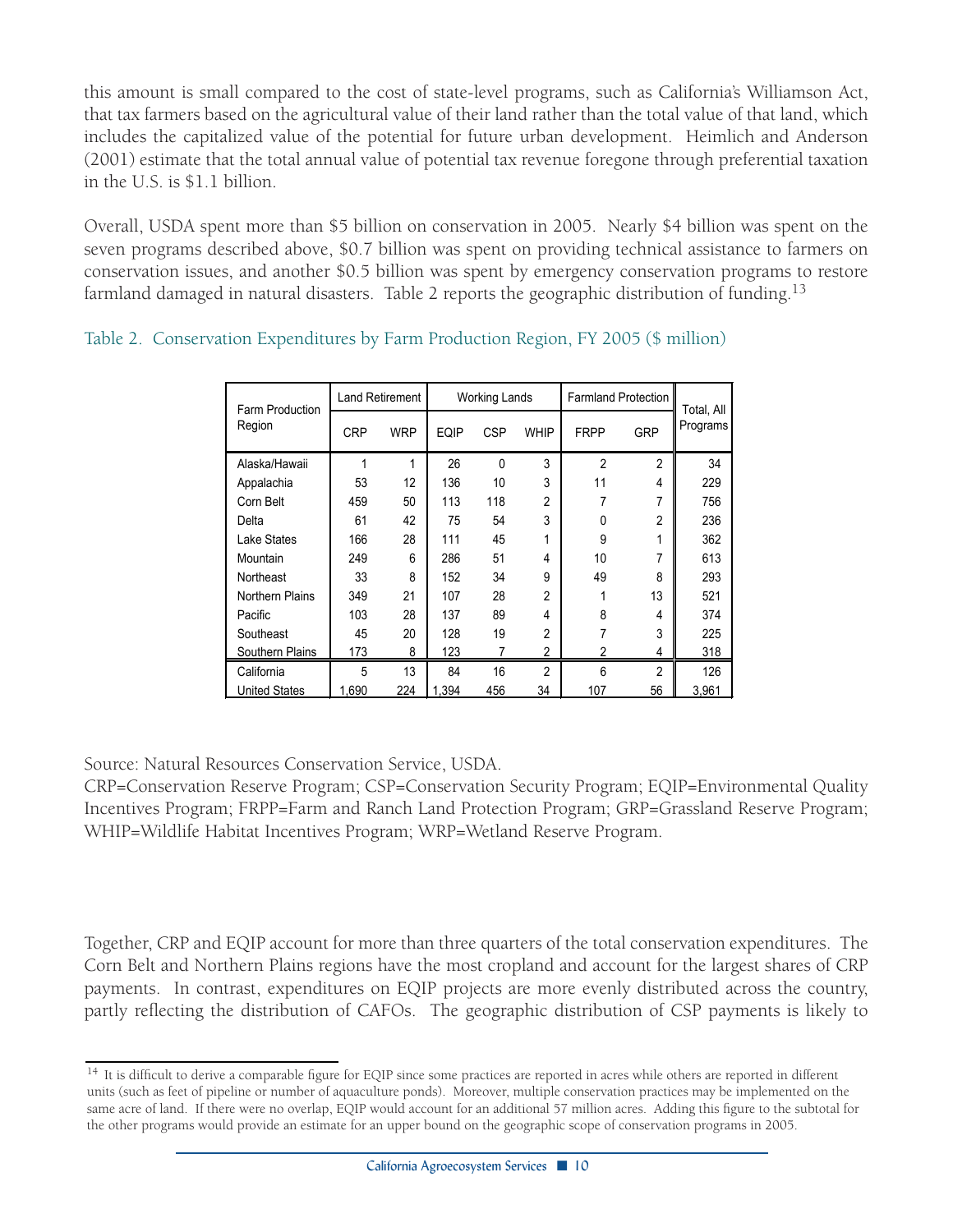change from year to year as the program rotates across different watersheds whereas the distribution of WRP payments is largely determined by the locations of impaired wetlands. Payments for farmland protection have been concentrated in the Northeast, which has relatively little farmland remaining and some of the most active state and local easement programs. Finally, notice that payments are not allocated in proportion to the urban population. While more than 12% of the U.S. population lives in California, its farmers receive about 3% of conservation payments.

Four billion dollars may seem like a lot of money for conservation, but it is not enough to enroll more than a small share of farmland. The combined expenditures on CRP, WRP, CSP, WHIP, FRPP, and GRP funded conservation projects on approximately 46 million acres in 2005—at most 10 percent of U.S. cropland.14 These programs were under-funded in the sense that more farmers wanted to enroll than were able. For example, 22 percent of the WRP applications were funded in 2005, compared to 60 percent for EQIP.

Table 3 displays the combined funding for working land programs (EQIP, CSP, and WHIP) by the primary resource concern addressed. Water quality was the top target in 2005, accounting for 41 percent of payments. Most of this funding was allocated to projects that aim to reduce pollution from sediment, fertilizer, pesticides, and animal waste. Soil erosion accounted for the next largest share of funding, followed by wildlife habitat and water quantity. Considerably less funding was allocated to reduce air and soil pollution. Projects addressing "water quantity" attempt to improve the efficiency of water use in order to assure there are adequate supplies for human populations, wildlife, and farm livestock. For example, in the Pacific region, projects include a special EQIP program to conserve water in the Klamath River Basin.

| Farm Production<br>Region | Water<br>Quality | Soil<br>Erosion | Wildlife<br>Habitat* | Water<br>Quantity | Other          | Air<br>Quality | Soil<br>Quality | Wetland<br>Health | Total |
|---------------------------|------------------|-----------------|----------------------|-------------------|----------------|----------------|-----------------|-------------------|-------|
| Alaska/Hawaii             | 6                | 3               | 12                   | 6                 | $\overline{2}$ | $\mathbf{0}$   | 0               | $\mathbf 0$       | 29    |
| Appalachia                | 51               | 28              | 12                   | 15                | 6              | 1              | 2               | 0                 | 113   |
| Corn Belt                 | 129              | 59              | 17                   | 9                 | 13             | 4              | 4               | 0                 | 233   |
| Delta                     | 51               | 32              | 15                   | 25                | 6              | 1              | 2               | 1                 | 131   |
| Lake States               | 96               | 32              | 13                   | 3                 | $\overline{2}$ | 6              | 5               | 1                 | 158   |
| Mountain                  | 82               | 70              | 87                   | 88                | 20             | 10             | 10              | 3                 | 366   |
| Northeast                 | 95               | 27              | 24                   | 14                | 6              | 5              | 5               |                   | 168   |
| <b>Northern Plains</b>    | 68               | 45              | 17                   | 28                | 14             | 2              | 3               | 0                 | 175   |
| Pacific                   | 83               | 51              | 34                   | 42                | 7              | 9              | 6               | 1                 | 230   |
| Southeast                 | 68               | 29              | 19                   | 19                | 10             | 3              | 3               | 4                 | 150   |
| Southern Plains           | 27               | 19              | 45                   | 33                | 6              | 2              | 0               | 0                 | 131   |
| California                | 35               | 15              | 16                   | 23                | 3              | 6              | 2               | 1                 | 102   |
| <b>United States</b>      | 757              | 397             | 296                  | 283               | 94             | 43             | 39              | 10                | 1884  |

#### Table 3. Working Land Conservation Expenditures by Resource Concern, FY 2005 ( \$ million)

\* "Wildlife Habitat" includes the following NRCS resource concerns: forest health, habitat quality, plant population health, population health, and invasive species concerns on grazing land.

Source: Natural Resources Conservation Service, UDSA.

The coupling of USDA's incentive-based conservation programs with less regulation compared to other sectors of the economy has been dubbed a "pay the polluter" approach to addressing farm externalities, in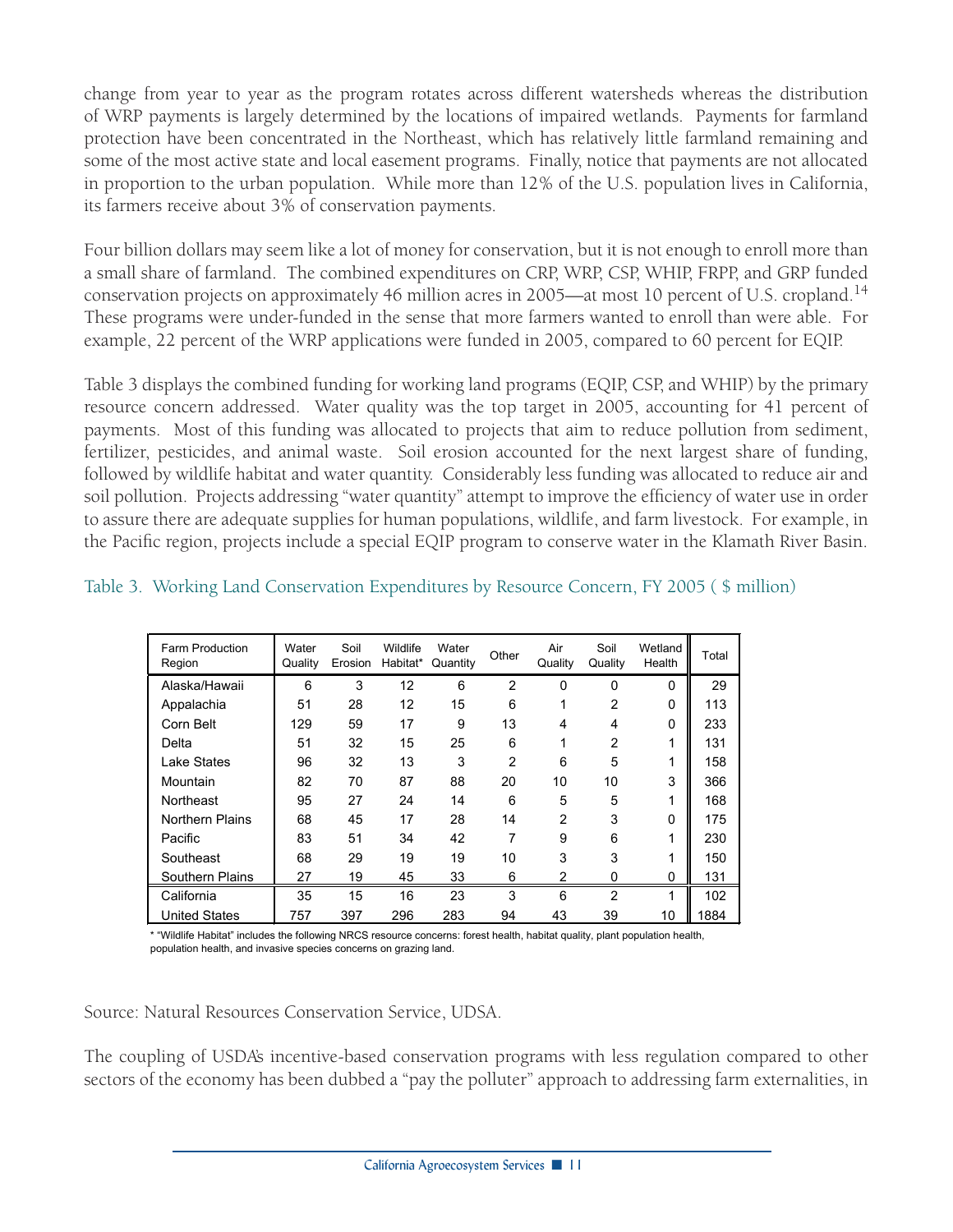contrast to the "polluter pays" principle that applies widely to firms elsewhere in the economy (Runge 1991). This preferential treatment is at least partly due to the administrative costs of regulation. While it is feasible to regulate small groups of farms like CAFOs or to require farmers in some water districts to submit land management plans, extending rigorous permitting, monitoring, and enforcement programs to the entire farm sector would require more than a tenfold expansion of EPA's current programs. This underscores the current role of federal conservation programs in addressing farm externalities. Unfortunately, the same monitoring difficulties that make it prohibitively expensive to directly regulate the farm sector also limit the efficiency of current conservation programs and pose a key challenge for any new program that would seek to pay farmers for providing environmental services.

## **5. Linking Financial Incentives to Measurable Environmental Outcomes**

Do the environmental benefits from USDA's conservation programs exceed their implementation costs? Recent analyses suggest that they do. Hemlich (2006) reports net benefits for the Conservation Reserve Program and USDA (2003, 2005) report net benefits for the Environmental Quality Incentives Program and the Conservation Security Program. These studies quantify environmental benefits by multiplying existing estimates for the per/acre value of each externality by the number of acres enrolled in the program. For example, the annual value of improvements to wildlife habitat attributed to EQIP is estimated by calculating: (acres) x (\$12.38) x (0.5). The \$12.38 figure is an estimate from a previous study by Feather et al. (1999) for the extent to which enrolling one more acre in CRP would increase consumers' willingnessto-pay for nearby wildlife viewing and pheasant hunting opportunities. Multiplying this figure by 0.5 is an ad hoc way of acknowledging that implementing EQIP practices on working land may do less to increase wildlife populations than removing that land from production. This approach to cost-benefit analysis is quite rough. Furthermore, it is important to note that these analyses do not attempt to quantify many of the externalities associated with the conservation programs, including most environmental services. As a result, their measures for net benefits may be systematically underestimated.

The reason why cost-benefit analyses of USDA's conservation programs have relied on ad hoc adjustments like the 0.5 figure is that there has been no systematic attempt to consistently measure how farmers' management practices influence environmental outcomes. Thus, while farmers are paid for implementing management practices that are believed to be environmentally friendly, there is no specific evidence that the cumulative effect of these practices has improved environmental quality (Smith, 2006). Moreover, until we can link management practices to environmental outcomes, it will be difficult to design programs that align farmers' financial incentives with public environmental goals. Farmers currently choose from a menu of programs that pay them to implement management practices regardless of the environmental outcome. This provides an incentive to propose projects that will increase yields or reduce costs, regardless of whether those projects actually succeed in addressing a particular externality.

Ideally, farmers' financial incentives could be aligned with public goals by linking the size of conservation payments to environmental performance. Suppose policymakers want to increase the population of endangered Grey wolves. Under the current working land programs, a farmer could collect payments for implementing a project that is believed to have a beneficial effect on wolf habitat, regardless of whether any wolves actually visit the farm. A performance-based version of the same program might pay farmers

<sup>&</sup>lt;sup>15</sup> Another strategy that has been suggested for this type of situation is to pay a group of farmers based on their collective contribution to an externality. This type of "group incentive scheme" has been envisioned as a way to control agricultural runoff at the watershed level (e.g. Segerson, 1988). However, the consensus within the literature is that these schemes would work best in watersheds with a small number of homogeneous farms, little non-farm pollution, readily monitored water quality, and short time lags between emissions and measurable changes in pollution. Unfortunately, very few watersheds in the U.S. appear to meet these criteria.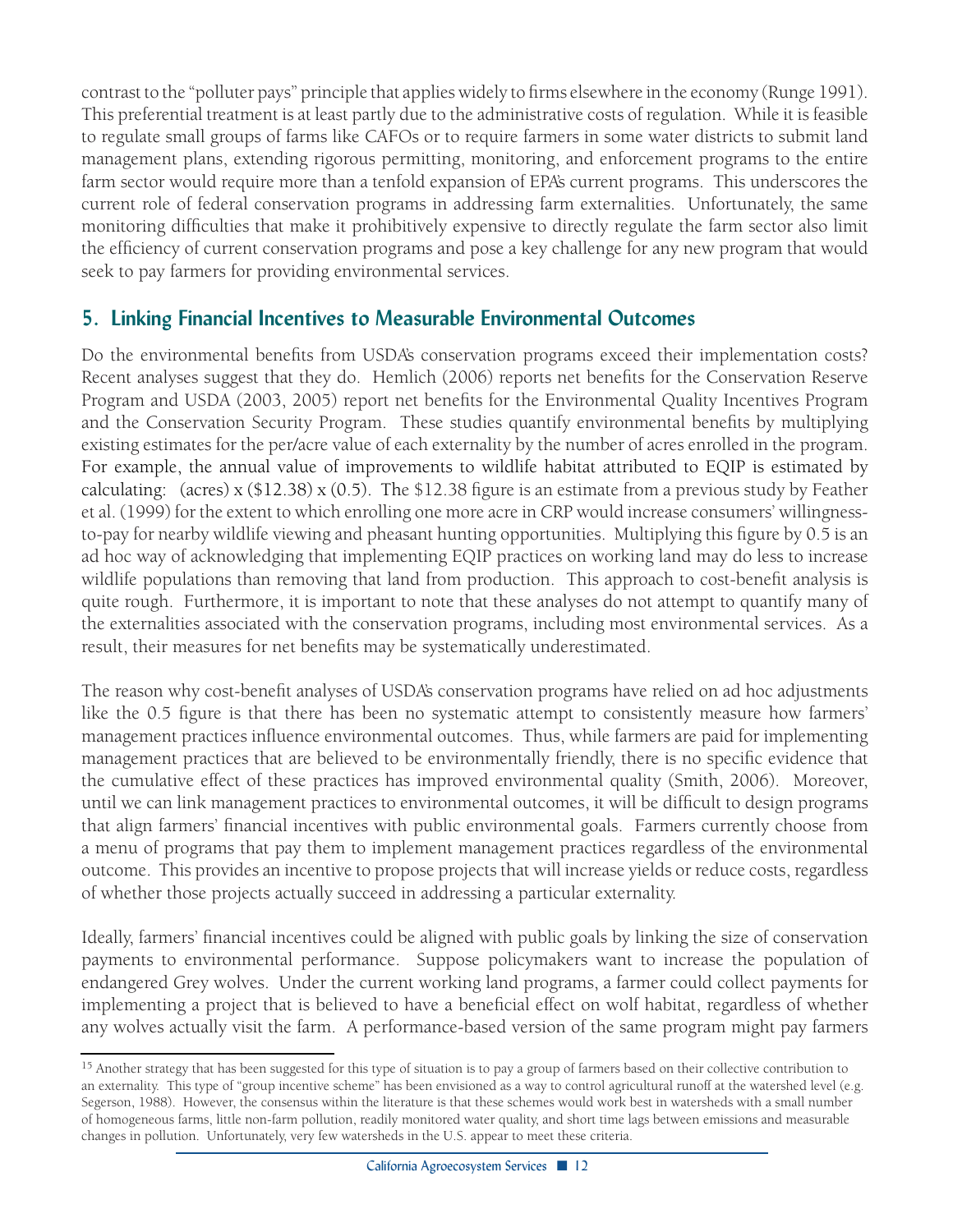in proportion to the number of wolves that visit the farm (using radio collars) or in proportion to the number of wolf pups born on the farm. In this example, linking payments to the behavior of the wolf population provides a stronger incentive for the farmer to enhance wolf habitat. More generally, linking payments to environmental outcomes rewards farmers for developing new, cost-effective ways of addressing externalities. This incentive for innovation is missing from the current programs.

As we move from local amenities, like opportunities for wildlife viewing, to measures for ambient pollution and environmental services, it becomes increasingly difficult to link environmental externalities back to management choices made at the level of an individual farm. One strategy would be to use calibrated agricultural ecosystem models. These models use chemical and biophysical relationships to explain how environmental outcomes depend on farm characteristics, climate, and management practices. For example, Antle et al. (2003) used the Century model to predict how carbon sequestration rates vary with crop rotations in the Northern Plains region, given data on climate factors and the soil properties of individual farms. Feng et al. (2006) used the Environmental Policy Integrated Climate (EPIC) model to predict how different tillage methods would affect carbon sequestration, soil erosion, nitrogen runoff, and nitrogen leaching in Iowa. While these models contain some prediction error, it seems plausible that they could form the basis for policies that would tie financial incentives to predictions for farm-level carbon sequestration and farm-level nutrient emissions.

Another challenge is accounting for the interactions and threshold effects which tend to characterize the dynamics of wildlife populations and production of some environmental services (Levin, 2005). In particular, externalities that depend on the collective behavior of a group of farms will require policies that address group behavior. The case of threatened smelt (fish) in the Sacramento-San Joaquin Delta provides a timely example. Recent declines in smelt populations have been attributed to agricultural water transfers, runoff of agricultural chemicals, and invasive species (Service, 2007). Voluntary programs that pay farmers to use less water or to implement management practices that reduce agricultural runoff may have no effect on fish populations unless a critical mass of farms participate. One possibility would be to ask farmers throughout a particular watershed to submit bids stating their minimum willingness-to-accept to reduce water use and/ or pesticide applications. The bids could then be used to decide whether the expected benefits of achieving target reductions exceed the minimum cost of doing so.<sup>15</sup> This type of bidding scheme, which is similar to the one used by CRP, is actually prohibited under current EQIP rules.

Finally, developing policies that tie financial incentives to environmental performance would require collecting information on the physical characteristics of farmland and farmers' management practices. The California Climate Action Registry provides a model for how this could be done. In addition for forming the basis for policies to address environmental services, these data would provide an important input to the continuing research effort to understand the connections between farmers' management practices and environmental outcomes. Making the information available to the public would also create new opportunities for environmental groups or others who are directly affected by externalities to negotiate directly with farmers without additional government involvement.

#### 6. Conclusions

Within the farming sector of the economy, federal regulation of air pollution, water pollution, and the use of toxic chemicals primarily applies to the largest confined animal feeding operations. Responsibility for regulating emissions from all other farms is mostly delegated to state and local authorities. California is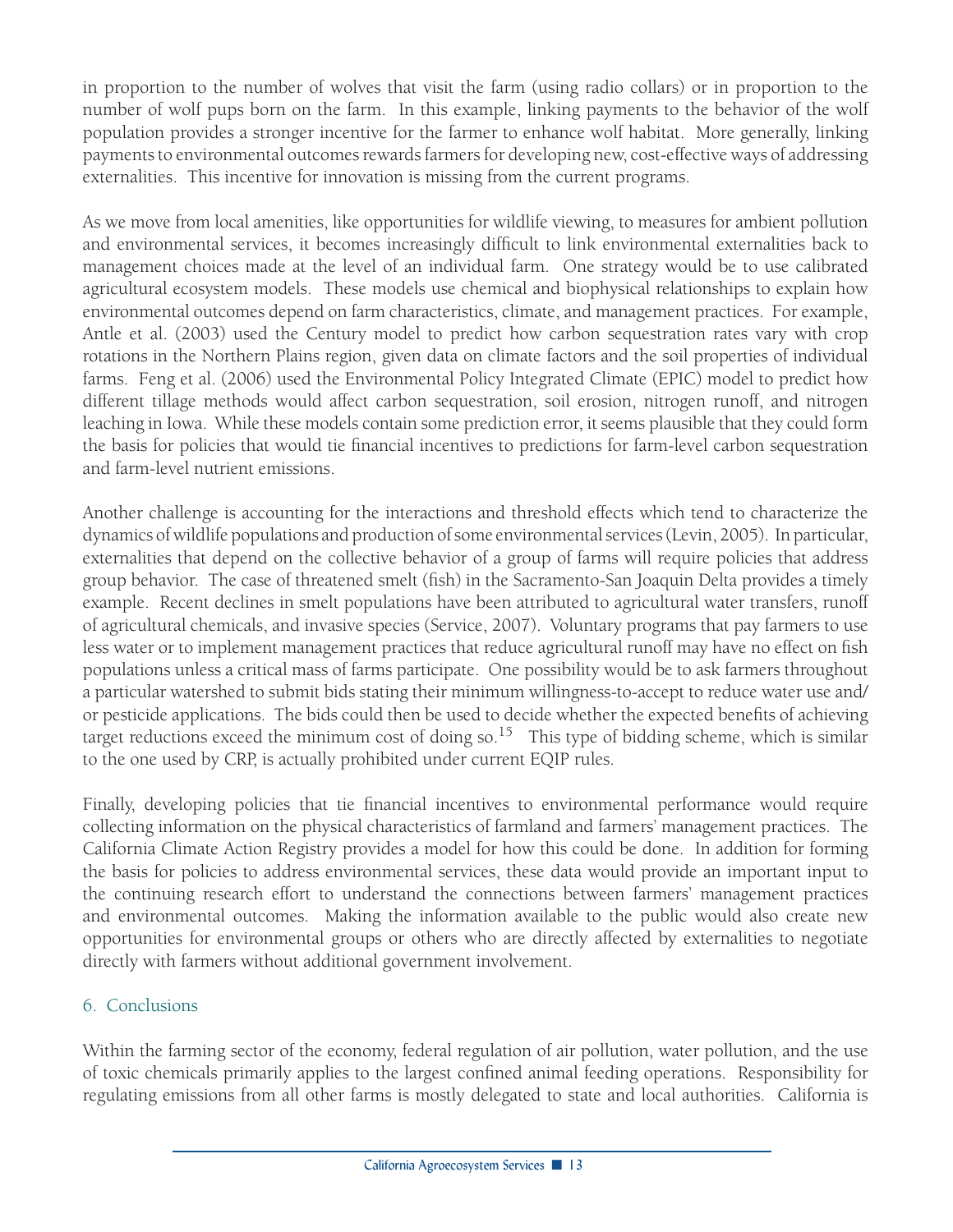one of few states where regional authorities have imposed mandatory restrictions on agricultural practices due to environmental concerns. However, these restrictions do not impose the same level of rigorous permitting, monitoring, and enforcement that characterize the environmental regulation of air and water emissions from individual firms in other sectors of the economy.

The government has used voluntary conservation programs to address farm externalities. The federal budget for these programs has grown to more than \$5 billion annually, but the programs still only enroll a small share of U.S. farmland and California receives a disproportionately small share of the payments (3% in 2005). Recent analyses of the three largest programs funded by the 2002 farm bill (CRP, EQIP, and CSP) suggest that they all generate environmental benefits that exceed their program costs. However, the current approach of paying farmers to implement conservation practices regardless of the environmental outcome fails to align farmers' financial incentives with public environmental goals. Creating a system of incentives based on measurable environmental outcomes is the key challenge for those who seek to improve the efficiency of existing conservation programs or to design new policies for environmental services provided by California farms.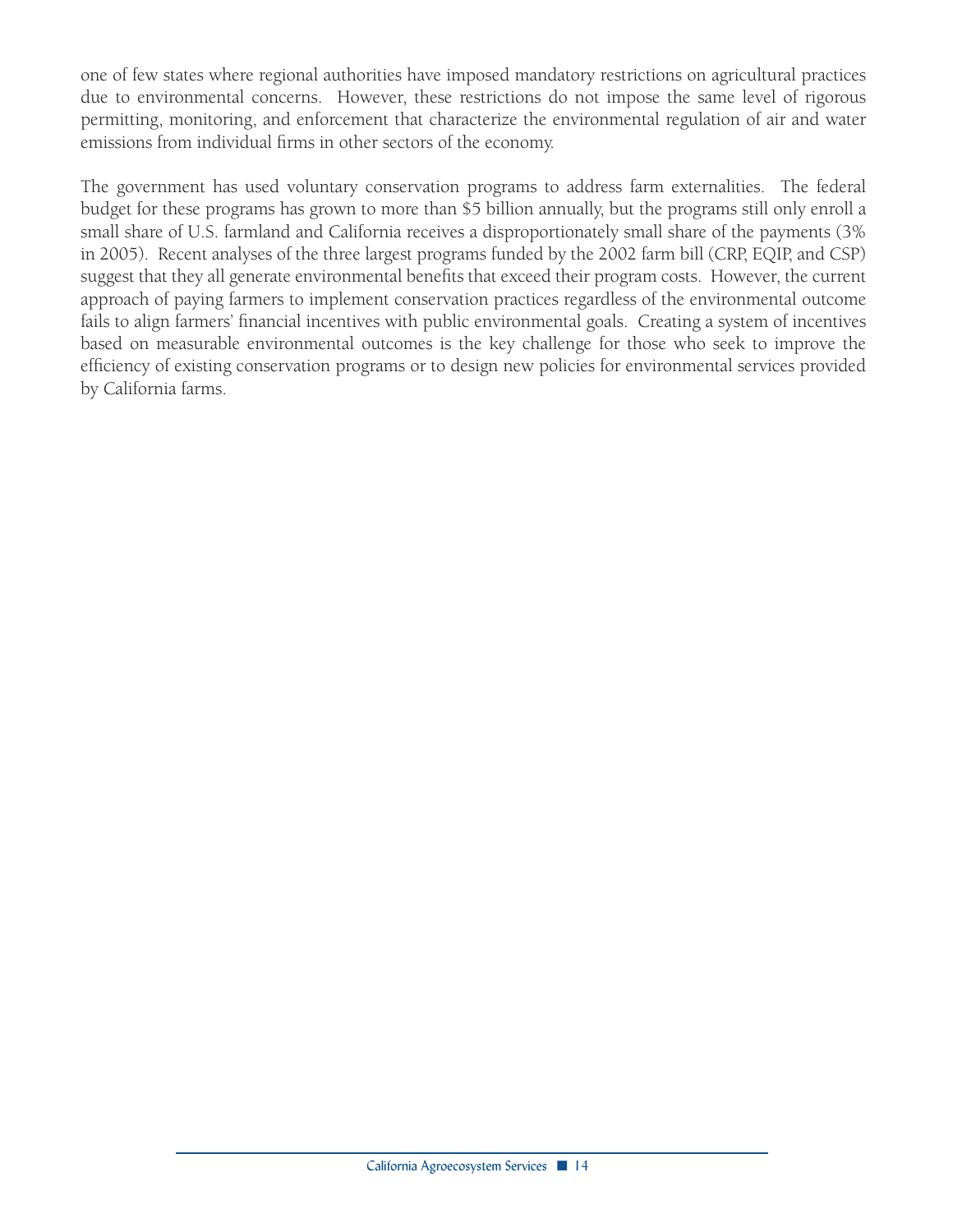## **References**

Antle, John, Susan Capalbo, Siân Mooney, Edward Elliott, and Keith Paustian. 2003. "Spatial Heterogeneity, Contract Design, and the Efficiency of Carbon Sequestration Policies for Agriculture." Journal of Environmental Economics and Management 46 (September): 231–50.

California Air Resources Board. 2003. 2003 Progress Report on the Phase-Down of Rice Straw Burning in the Sacramento Valley Air Basin. http://www.arb.ca.gov/smp/rice/phsdown/phsdown.htm .

Carter, Colin A., James A. Chalfant, Rachael E. Goodhue, Frank M. Han, and Massimiliano DeSantis. 2005. "The Methyl Bromide Ban: Economic Impacts on the California Strawberry Industry." Review of Agricultural Economics 27: 181–97.

Coase, R. H. 1960. "The Problem of Social Cost." The Journal of Law and Economics 3 (October): 1–44.

Daily, Gretchen C. 1997. Nature's Services: Societal Dependence on Natural Ecosystems. Washington, DC. Island Press,

Feather, Peter, Daniel Hellerstein, and LeRoy Hansen. "Economic Valuation of Environmental Benefits and the Targeting of Conservation Programs: The Case of the CRP." Agricultural Economic Report No. 778. Resource Economics Division, ERS, USDA.

Feng, Hongli, Lyubov A. Kurkalova, Catherine L. Kling, and Philip W. Gassman. 2006. "Environmental Conservation in Agriculture: Land Retirement vs. Changing Practices on Working Land." Journal of Environmental Economics and Management 52 (September): 600–14.

Goolsby, Donald A., William A. Battaglin, Gregory B. Lawrence, Richard S. Artz, Brent T. Aulenbach, Richard P. Hooper, Dennis R. Keeney, and Gary J. Stensland. 1999. Flux and Sources of Nutrients in the Mississippi-Atchafalaya River Basin: Topic 3 Report for the Integrated Assessment of Hypoxia in the Gulf of Mexico. Decision Analysis Series No. 17, NOAA Coastal Ocean Program, U.S. Department of Commerce.

Heimlich, Ralph E. 2006. "Land Retirement for Conservation: History and Accomplishments." Paper presented at the American Enterprise Institute conference, "2007 Farm Bill and Beyond," December 5 and 6, 2006, Washington D.C. http://www.aei.org/research/farmbill/ .

Heimlich, Ralph E. and William D. Anderson. 2001. Development at the Urban Fringe and Beyond: Impacts on Agricultural and Rural Land. Agricultural Economic Report 803, Economic Research Service, USDA. (June).

Irwin, Elena G. 2002. "The Effects of Open Space on Residential Property Values." Land Economics 78 (November): 465–80.

Levin, Simon. 2005. "Challenges for Economic Models from an Ecological Perspective." Presented at the conference: Linking Economic and Ecological Models for Environmental Policy Analysis: Challenges and Research Strategies. Sante Fe, New Mexico, April 17-19.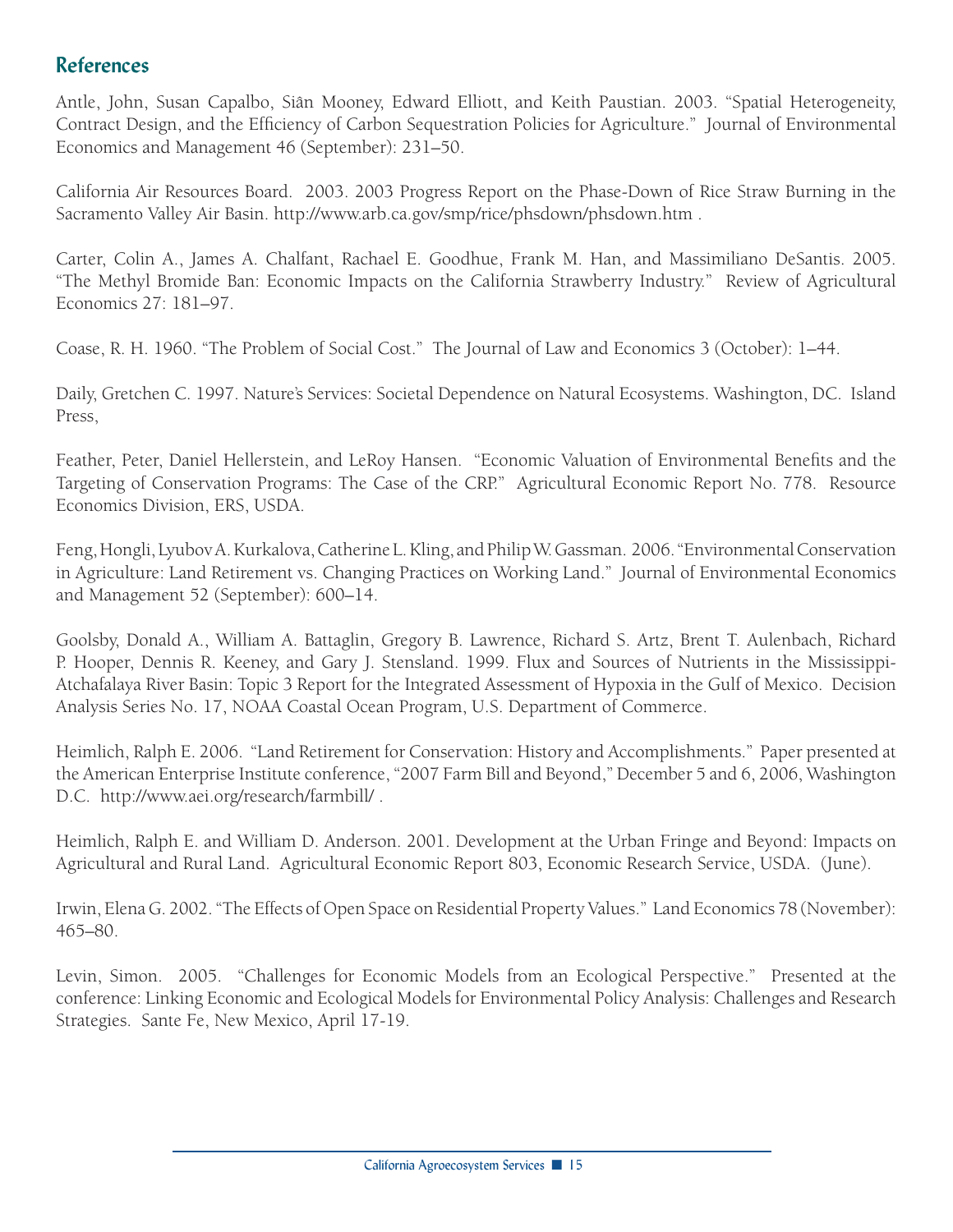Los Angeles Regional Water Quality Control Board. 2005. Final Conditional Waiver for Irrigated Lands. http:// www.waterboards.ca.gov/losangeles/html/permits/waivers/waivers.html .

National Research Council of the National Academies. 2005. Valuing Ecosystem Services: Toward Better Environmental Decision-Making. Washington, D.C. The National Academies Press.

Nickerson, Cynthia and Charles Barnard. "Farmland Protection Programs." 2006. Chapter 5.6 in Agricultural Resources and Environmental Indicators, 2006 Edition, eds. Keith Weibe and Noel Gollehon. EIB-16, Economic Research Service, USDA.

Nordhaus, William. "Critical Assumptions in the Stern Review on Climate Change." Science 317 (July 13): 201- 202.

Plantinga, Andrew J., Ruben N. Lubowski, and Robert N. Stavins. 2002. "The Effects of Potential Land Development on Agricultural Land Prices." Journal of Urban Economics. 52 (November): 561–-81.

Ready, Richard C. and Charles W. Abdalla. 2005. "The Amenity and Disamenity Impacts of Agriculture: Estimates from a Hedonic Pricing Model." American Journal of Agricultural Economics 87 (May): 314–26.

Ruhl, J.B. 2000. "Farms, their Environmental Harms, and Environmental Law." Ecology Law Quarterly 27: 263–350.

Runge, C. Ford. 1991. "Environmental Effects of Trade in the Agricultural Sector." Case study prepared for the Environmental Directorate, Organization for Economic Cooperation and Development (OECD), Paris.

Salzman, James. 2005. "Creating Markets for Ecosystem Services: Notes from the Field." New York University Law Review 80 (June): 870–961.

Segerson, Kathleen. 1988. "Uncertainty and Incentives for Nonpoint Pollution Control." Journal of Environmental Economics and Management 15 (March): 87–98.

Service, Robert F. "Delta Blues, California Style." Science 317 (July 27): 442-445.

Smith, Katherine R. 2006. "Public Payments for Environmental Services from Agriculture: Precedents and Possibilities." American Journal of Agricultural Economics 88 (November): 1167-1173.

Stern, Nicholas, and Chris Taylor. "Climate Change: Risk, Ethics, and the Stern Review." Science 317 (July 13): 203-204.

USDA (U.S. Department of Agriculture). 2003. Environmental Quality Incentives Program Benefit Cost Analysis. Washington, D.C.

---------. 2005. Conservation Security Program (CSP): Amendment to the Interim Final Rule Benefit Cost Analysis. Washington, D.C.